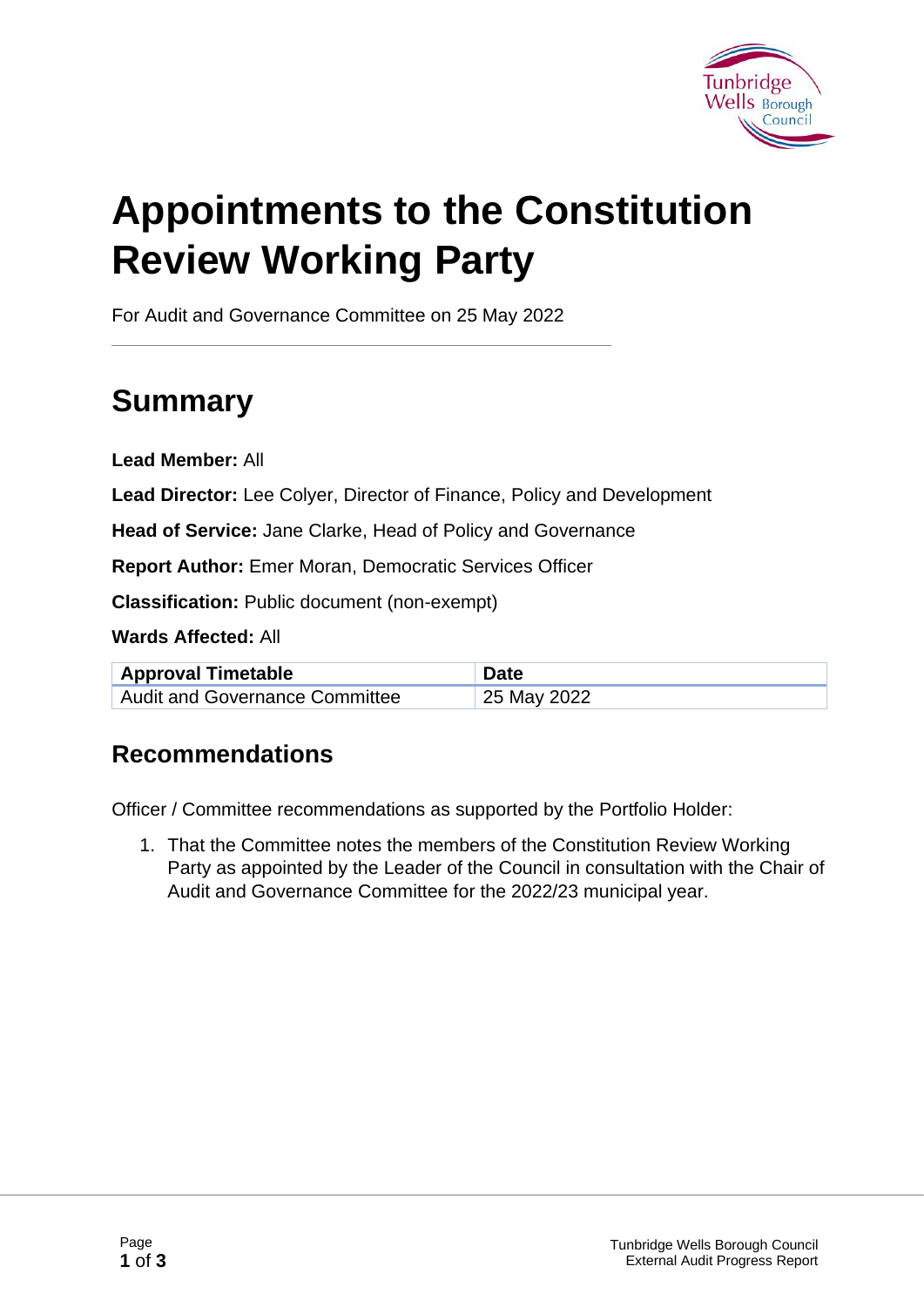

### **1. Purpose of Report and Executive Summary**

1.1 To appoint Members to the Constitution Review Working Party (Working Party), for the 2022/23 municipal year.

#### **2. Introduction and Background**

- 2.1 The working party was established in June 2009. Its functions and terms of reference are set out in Appendix A to this report.
- 2.2 The Working Party is required to assist the Audit and Governance Committee in undertaking periodic reviews of the Constitution and keeping the document up-to-date in line with changes to the law, central government guidance, Council decisions and evolving working practices.
- 2.3 The CRWP is a working group of the Audit and Governance Committee. As a working group, it is not subject to the political balance criteria. However, its membership is set out in its terms of reference as follows:
	- One member of the Executive (who will be responsible for reporting the views of Cabinet to the Working Party)
	- One member of the ruling group that is not a member of the Executive (who will be responsible for reporting the views of the ruling group to the Working Party)
	- One member of the opposition group(s) (who will be responsible for reporting the views of the opposition groups to the Working Party)
	- One Independent Member of the Audit and Governance Committee who shall be Chairman

## **3. Available Options**

3.1 Unless the Council wishes to disband the Working Party, the only option is to appoint Members for the 2022/23 municipal year.

#### **4. Preferred Option and Reason**

4.1 The only option is as set out in paragraph 3.1. Appointments are made at the discretion of the Leader in conjunction with the Chairman of the Audit and Governance Committee following discussions with the leaders of the political groups and Members of the Council.